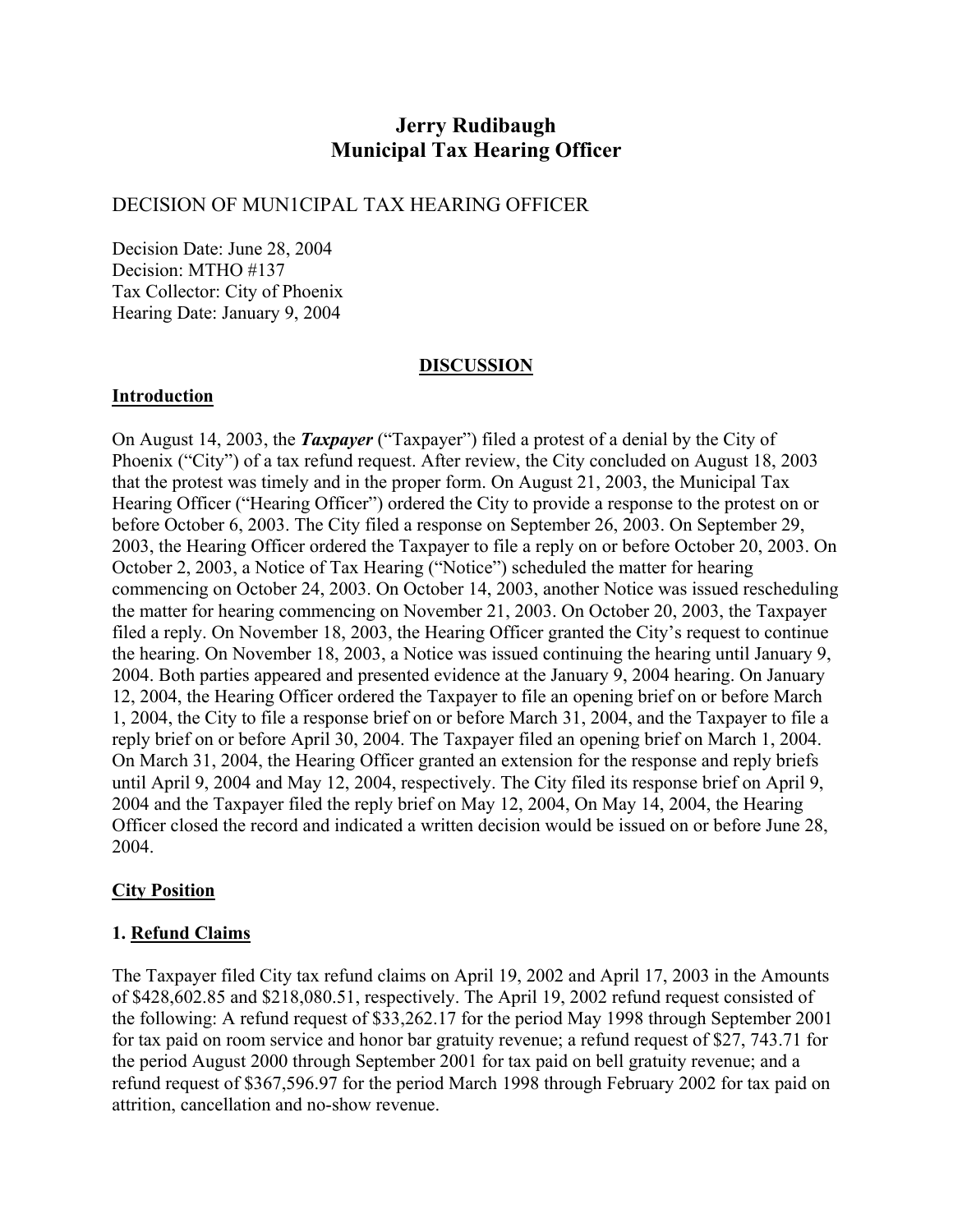The April 17, 2003 refund request was in the amount of \$218,080.51 for the period of March 1998 through March 2002 for tax paid for audio/visual services provided in meeting rooms and banquet areas of the resort. From March 1999 through September 1999, the Taxpayer owned the audio/visual equipment and its employees provided the services. From October 1999 through March 2002, the Taxpayer contracted with *ABC Company* to supply equipment to the hotel.

## **2. Excess Tax Collected**

The City argued there were two issues covered by the protest in this matter in which the Taxpayer has failed to comply with City Code Section 14-560(c) ("Section 560 (c)") and is, therefore, not entitled to a refund. According to the City, the Taxpayer charged and collected taxes on the room cancellation charges and on the audio/visual services. Section 560(c) provides that no refund will be paid where the taxpayer has collected, by separately stated itemization, the amount of tax. There is an exception that permits a refund when a taxpayer can demonstrate that any taxes refunded will be remitted to the customers from whom the excess taxes were collected. In this case, the City asserted the Taxpayer has not met the prerequisite to refund on the taxes charged to customers for audio/visual equipment or the cancellation charge.

### **3. Equitable Estoppel**

The City asserted that the doctrine of equitable estoppel may be invoked against a taxing entity when misrepresentations made by administrative officials about factual matters have injured a taxpayer. According to the City, the Supreme Court of Arizona ("Court") set forth in Valencia Energy Company v. Arizona Department of Revenue, 191 Ariz. 565, 959 p.2d 1256 (1998), circumstances under which a taxpayer is not precluded from establishing an equitable estoppel defense against a taxing entity. The Court analyzes the applicability of the doctrine based on four issued: 1) affirmative acts by the taxing entity inconsistent with a claim later relied on; 2) action by a party reasonably relying on such conduct; 3) injury to the taxpayer resulting from reliance on the taxing entity's conduct; and, 4) the public interest. In this case, the City argued that the Taxpayer has failed to meet any of the four established criteria to invoke the equitable estoppel doctrine.

#### **4. Bellman Gratuity**

The Taxpayer argued that bellman gratuities should not be included in the business of operating a hotel. According to the City, the Taxpayer did not provide any records or evidence at the hearing to describe the structure of the transactions involving the bellmen. As a result, the City asserted the refund request should be denied, or at the very least, the hearing should be reconvened to allow the Taxpayer to submit evidence on this issue. The City indicated that City Code Section 14-400 (c) ("Section 400 (c)") provides that it shall be presumed that all gross income is subject to the tax until the contrary is established by the taxpayer. Further, the City Code Section 14-350 (a) ("Section 350 (a)") imposes a duty on the Taxpayer to keep and preserve suitable records as may be necessary. The City argued that the Taxpayer's reliance on City Regulation 14-455.1 ("Regulation 455.1") is not appropriate for bellman gratuities.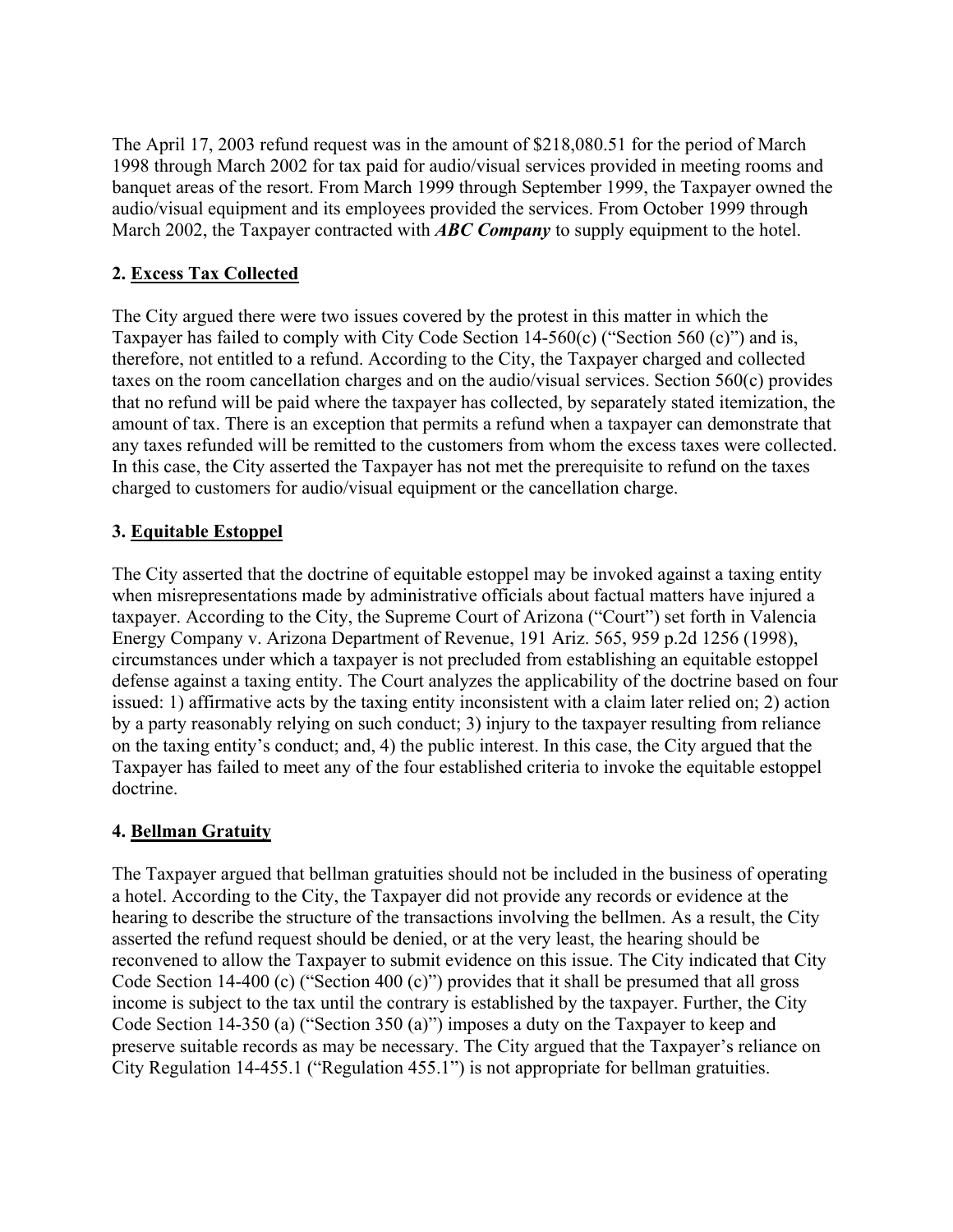According to the City, Regulation 455.1 allows exclusion for gratuities related to the restaurant activity. In this ease, the bellmen gratuities are related to the hotel activity.

#### **5. Attrition, Cancellation and No-Show Charges**

The no-show charges arise when a guest does not cancel their reservation within a specified time or does not show by the designated time. Attrition and cancellation charges occur when groups contract with the hotel for a block of rooms and fail to cancel by an agreed upon time in order to avoid the charge or when groups only use a portion of the rooms agreed upon and held. The City disagrees with the Taxpayer's argument that the attrition, cancellation, and no-show charges were for guaranteeing lodging and not charges for providing lodging. The City argued that the code definitions of "business," "hotel," and "occupancy" set forth in City Code Section 14-100 ("Section 100") supports the City's argument that the charges are taxable under the hotel activity pursuant to City Code Section 14-444 ("Section 444"). Section 444 imposes a tax on the "business of operating a hotel charging for lodging and or lodging space . The definition of "occupancy" includes "one night to occupy or use." Further, City Code Section 14-200 ("Section 200") defines "gross income" to include all receipts. The City argued that when hotel patrons were billed by the Taxpayer and the patrons then paid the Taxpayer for cancellation fees, there was a receipt of income by the Taxpayer. Further, the City argued that these fees are an integral part of the business of operating a hotel and thus taxable.

### **6. Audio/Visual Services**

The Taxpayer offers its guests as part of its services, the use of audio/visual equipment. During the period March 1999 through September 1999, the Taxpayer leased the equipment directly to hotel guests. From October 1999 through May 2002, the Taxpayer contracted with *ABC Company* to provide the audio/visual services for its guests. The City disagrees with the Taxpayer's position that this is a non-taxable service. According to the City, the Taxpayer's provision of audio/visual services was taxable pursuant to City Code Section 14-450 ("Section 450") as licensing for use of tangible personal property. City Code Regulation 14-450.3 ("Regulation 450.3") provides that any charge for an operation of the equipment can be excluded from gross income if the charge is separately itemized. According to the City, the Taxpayer charged the tax on the total invoice amount and thus the taxes on the full amount are due pursuant to City Code Section 14-250 (a) (1) ("Section 250 (a) (1)"). The City argued that during the period October 1999 through March 2002, the Taxpayer acted as a broker for *ABC Company* pursuant to Phoenix Code Regulation 14-100.1 (a) ("Regulation 14-100.1 (a)"). According to the City, the Taxpayer billed over 90 percent of the audio/visual charges to guests. In addition, the invoices to the guests included the Taxpayer logo and name. The city also disputed the Taxpayer's assertion that the commissions received by the Taxpayer were not taxable. According to the City, City Code Section 14-445 (a) ("Section 445 (a)") provides for a tax on the licensing for use of real property for a consideration. In this case, the Taxpayer is receiving a commission to allow *ABC Company* to conduct their business on the Taxpayer's premises. The City also argued that the audio/visual services provided to the Taxpayer's hotel guests were an indispensable part of the services offered to t he guests. As a result, the City asserted that all of the audio/visual services are taxable as part of the business of running a resort.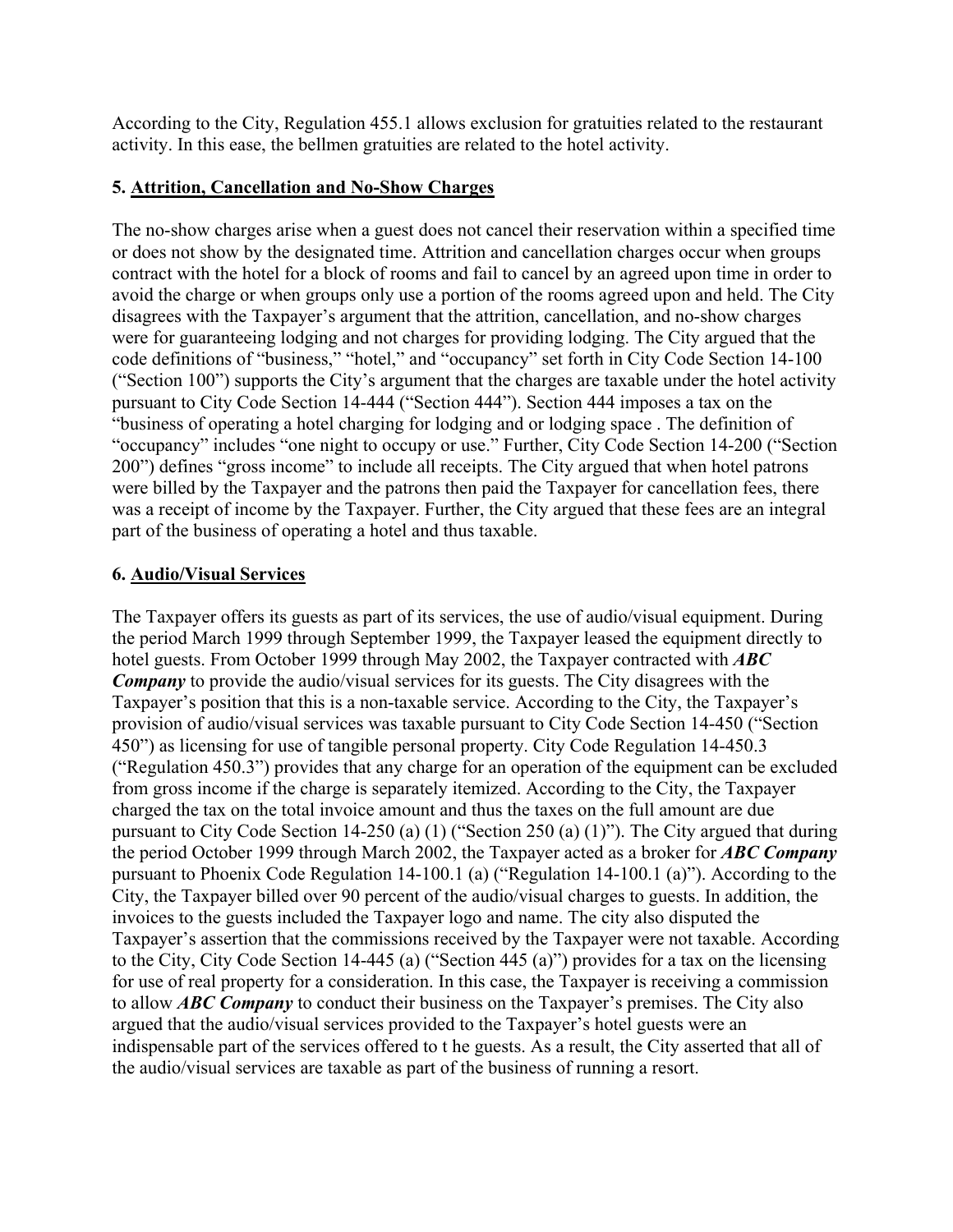### **Taxpayer Position**

### **1. Equitable Estoppel**

The Taxpayer asserted that it met the four-prong test set forth in Valencia as discussed by the City. According to the Taxpayer, the City has published a brochure for the hotel and motel industry that identifies twenty-six different activities performed at hotels and motels. Only one of the activities listed was taxed under the hotel classification. Based on statements at the hearing and in the City's closing brief, the City is now changing its interpretation as to the scope of the activities subject to the hotel classification. The Taxpayer argued that if the City is to adopt a new interpretation, City code Section 14-542 (b) ("Section 542 (b)") provides it can only apply prospectively.

## **2. Excess Tax Collected**

The Taxpayer asserted that many of the statements by the City regarding excess tax collected are unsupported. The Taxpayer has a policy, in the event of cancellation, to charge for a one-night deposit penalty. According to the Taxpayer, there is no separate tax component. According to the Taxpayer, their invoices for audio/visual services also did not separately state any tax. The City incorrectly utilized work orders prepared by *ABC Company*, which were not intended to be treated as a billing invoice by the Taxpayer.

## **3. Bellmen Gratuities**

The Taxpayer argued that the bell gratuities should not be included in the business of operating a hotel. According to the Taxpayer, City Code Section 14-444 ("Section 444") imposes a tax on the gross income from the business activity of persons engaging in "the business of operating a hotel charging for lodging and or lodging space furnished to any person". The Taxpayer asserted that it distributes all gratuities collected from its customers to its employees and the Taxpayer merely acts as a conduit. The Taxpayer indicated that the City agreed at the hearing that the gratuities were separately stated and fully distributed to the employees that performed the services. The Taxpayer also asserted that it has provided documentation to the City to demonstrate that the Taxpayer is in the business and is reporting tax under the restaurant classification pursuant to City Code Section 14-455 ("Section 455"). As a result, the gratuities are not taxable pursuant to Regulation 455.1. Regulation 455.1 refers to gratuities charged or collected by persons subject to the tax imposed by Section 455. Those gratuities may be excluded from gross income if: the charges are separately stated and the amounts are maintained separately in the books and records; and the gratuities are distributed to the employees. The Taxpayer argued that it had met these requirements and as such, the gratuities are not taxable.

## **4. Attrition, Cancellation and No-Show Charges**

According to the Taxpayer, these charges are not from providing occupancy or the use of lodging space but were imposed because a reservation was not kept. The Taxpayer argued that the charges were for guaranteeing lodging, not charges for providing lodging. The Taxpayer further argued that a guest must actually use and possess a dwelling space at a hotel to be subject to the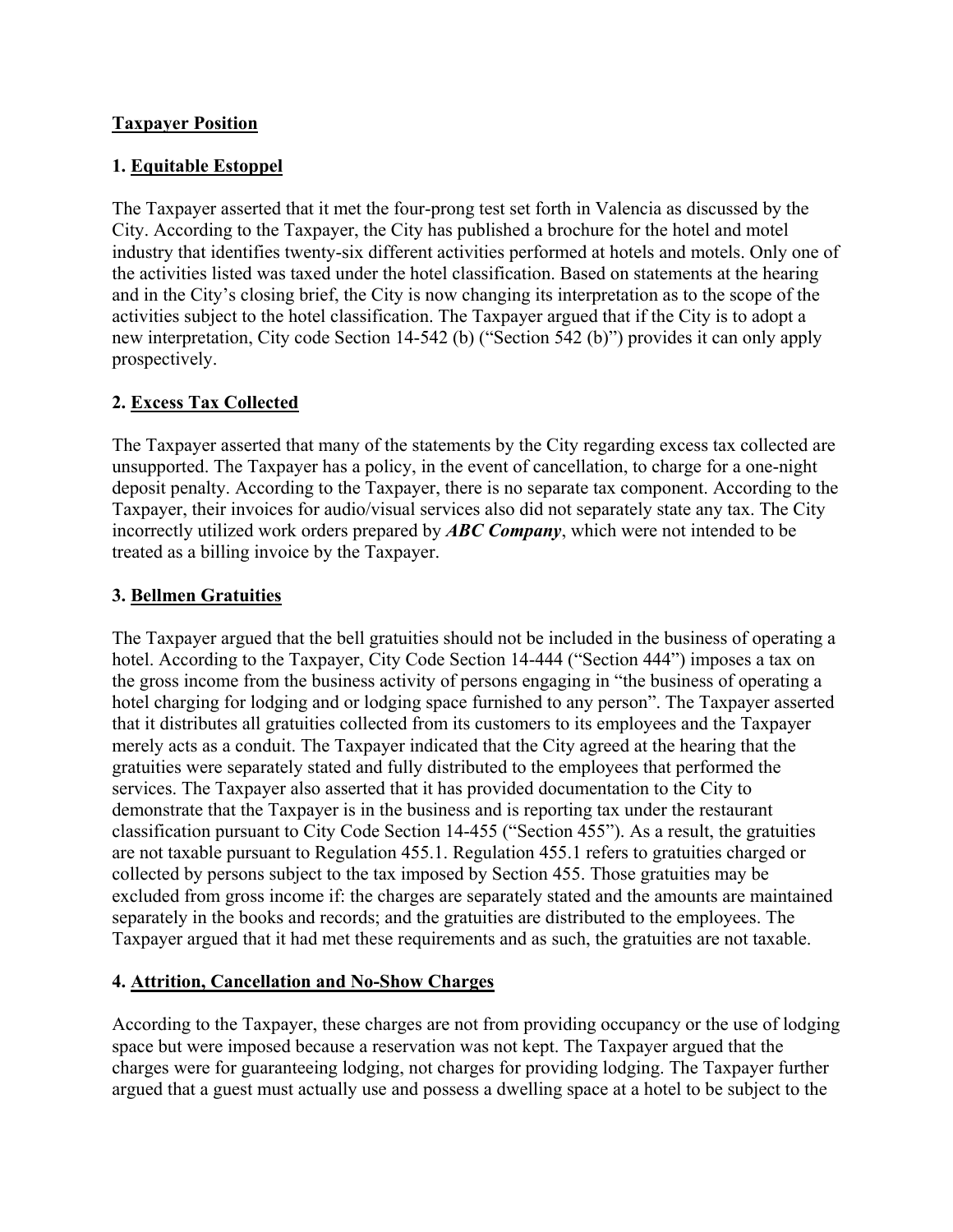hotel tax pursuant to Section 444. The Taxpayer asserted that non-lodging activities, such as cancellation charges are not specifically enumerated in Section 444 or City Code Section 447 ("Section 447") (additional hotel tax on transients), and thus such activities are not taxable.

### **5. Audio/Visual Services**

The Taxpayer argued that they had erroneously paid taxes under the retail classification for audio/visual services. During the period March 1999 through September 1999, the Taxpayer employees provided the audio/visual services in the banquet and meeting rooms. The Taxpayer asserted that control of the equipment was not extended to the patrons of the facility. According to the Taxpayer, its employees set up and controlled the equipment. As a result, the Taxpayer argued the audio/visual services were not taxable as rental or leasing of tangible personal property. In response to the City's argument that the activity is taxable as a "license for use", the Taxpayer asserted that licensing was also not applicable. According to the Taxpayer, City Code Section 14-100 ("Section 100") defines "licensing" as an agreement between the user and the owner or the owner's agent for the use of the owner's property. The Taxpayer indicated no agreements are extended to its customers to use Taxpayer's property. Even if the Hearing Officer were to conclude the Taxpayer was a lessor or licensor, the Taxpayer argued the separately stated operation charges would be exempt.

During the period October 1999 through March 2002 the Taxpayer utilized *ABC Company* to provide the audio/visual services to patrons of the facility. *ABC Company* either billed the patrons directly or billed the patrons through their master accounts with the Taxpayer and the Taxpayer remitted monies to *ABC Company*. The Taxpayer received commissions from *ABC Company*. *ABC Company* maintained control and exclusive use of the audio/visual equipment. The commissions received by the Taxpayer were for referrals to Presentations Services, providing of billing services, and cooperating with *ABC Company*. The Taxpayer argued that it does not act for or conduct taxable activities for *ABC Company* and is not a "broker" as defined in Section 100. The Taxpayer also argued that audio/visual services are not taxable under the hotel classification. According to the Taxpayer, City Code Sections 14-444 ("Section 444") and 14-447 ("Section 447") are limited to charges for lodging and lodging space. The Taxpayer asserted that audio/visual services are not defined in the scope of the hotel classification.

## **ANALYSIS**

## **1. Bellman Gratuities**

We disagree with the Taxpayer's argument that the bellman gratuities would not be taxable pursuant to Regulation 455.1. Regulation 455.1 clearly refers to gratuities under the restaurant classification and we find the bellman gratuities would be more appropriately aligned with the hotel classification. However, we do not find the bellman gratuities are part of the gross income of the hotel. Based on the evidence, we find that the Taxpayer simply acts as a conduit for the bellmen and the Taxpayer never has any claim for the gratuities. Accordingly, we find the Taxpayer's request for a refund of taxes paid on bellman gratuities should be granted.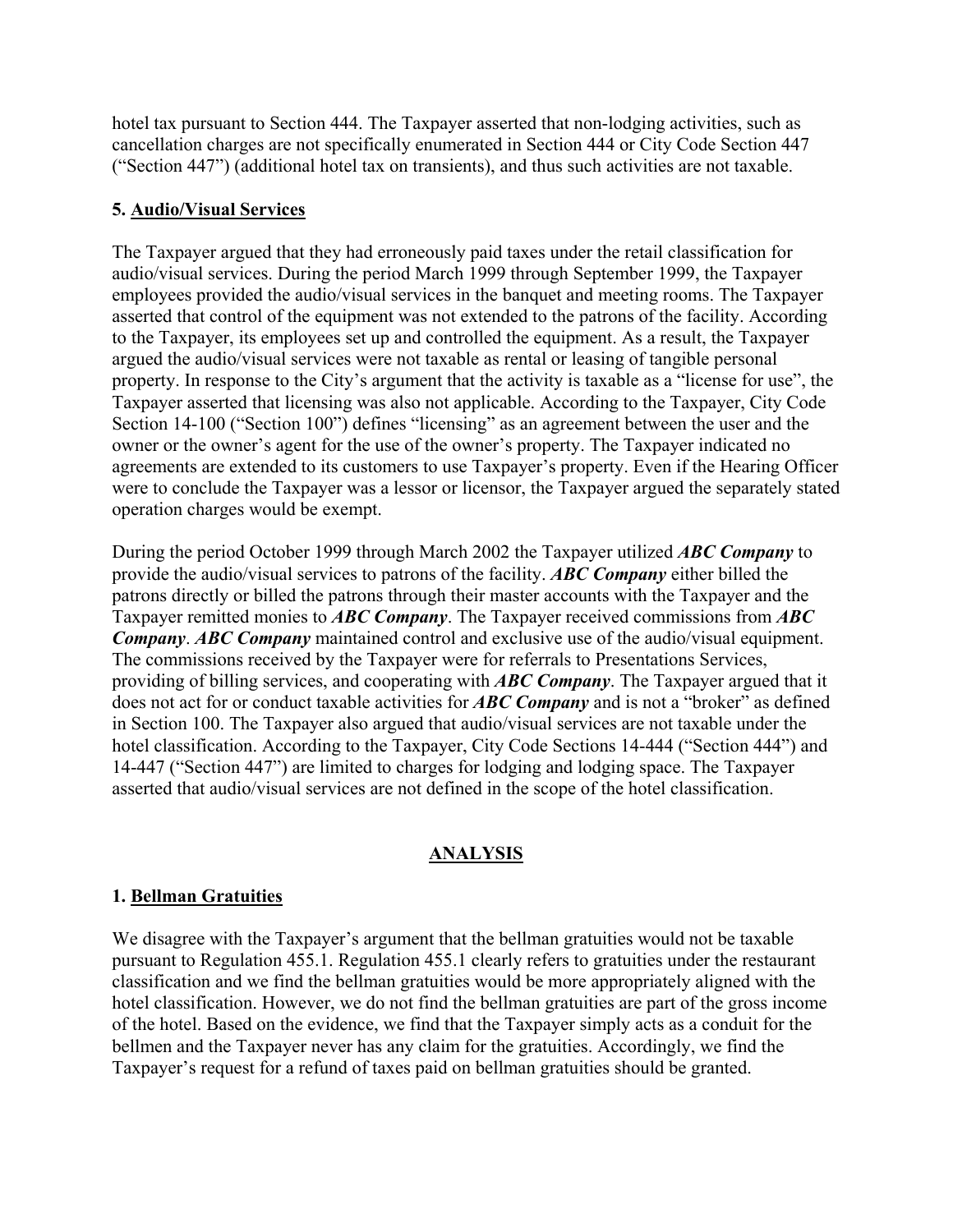### **2. Attrition, Cancellation and No-Show Charges**

We concur with the City that these charges are properly taxable. Whether or not a customer uses a room or not, they have paid for the right to have lodging space available. We find that these charges would fall under Section 444. In addition, we also find that these charges are an integral part of the business of operating a hotel and as such, would be taxable. We are unaware of the City informing the Taxpayer at any time that these charges would not be taxable. As such, we do not find that the doctrine of equitable estoppel would apply. The Taxpayer's request for refund of these taxes should be denied.

### **3. Audio/Visual Services**

We concur with the Taxpayer that these services would not be taxable as rental of tangible personal property because the patron of the hotel does not operate the equipment. During the period the Taxpayer operated the audio/visual services, we find such services would fall under the definition of "licensing" set forth in Section 100. As to the argument there was no agreement, we find the invoice would act as an agreement for the patron to pay for the use of the equipment. While we would agree with the Taxpayer that separately stated operation charges would not be taxable, we do find the evidence supports the contention that taxes were charged on the operation charges. Further, there was no evidence that the Taxpayer has complied with Section 560 (c) for any refunds.

After *ABC Company* took over the audio/visual services for the Taxpayer, we find the appropriate income to be taxed to the Taxpayer would be the commissions. We concur with the City's argument that the commissions were for the use of the City's real property and would be taxable pursuant to Section 445 (a). We also concur with the City that taxes were charged on the full amount of the invoice. While the patron's bill may not show the tax, the back-up support demonstrates taxes were collected on the full amount. We again find there was no evidence to demonstrate that the Taxpayer has complied with Section 560 (c) for any refunds. Based on all the above, we find the Taxpayer's request for a refund for audio/visual services should be denied.

## **FINDINGS OF FACT**

- 1. On August 14, 2003, Taxpayer filed a protest of a denial by the City of a tax refund request.
- 2. After review, the City concluded on August t 8, 2003 that the protest was timely and in the proper form.
- 3. On August 21, 2003, the Hearing Officer ordered the City to provide a response to the protest on or before October 6, 2003.
- 4. The City filed a response to the protest on September 26, 2003.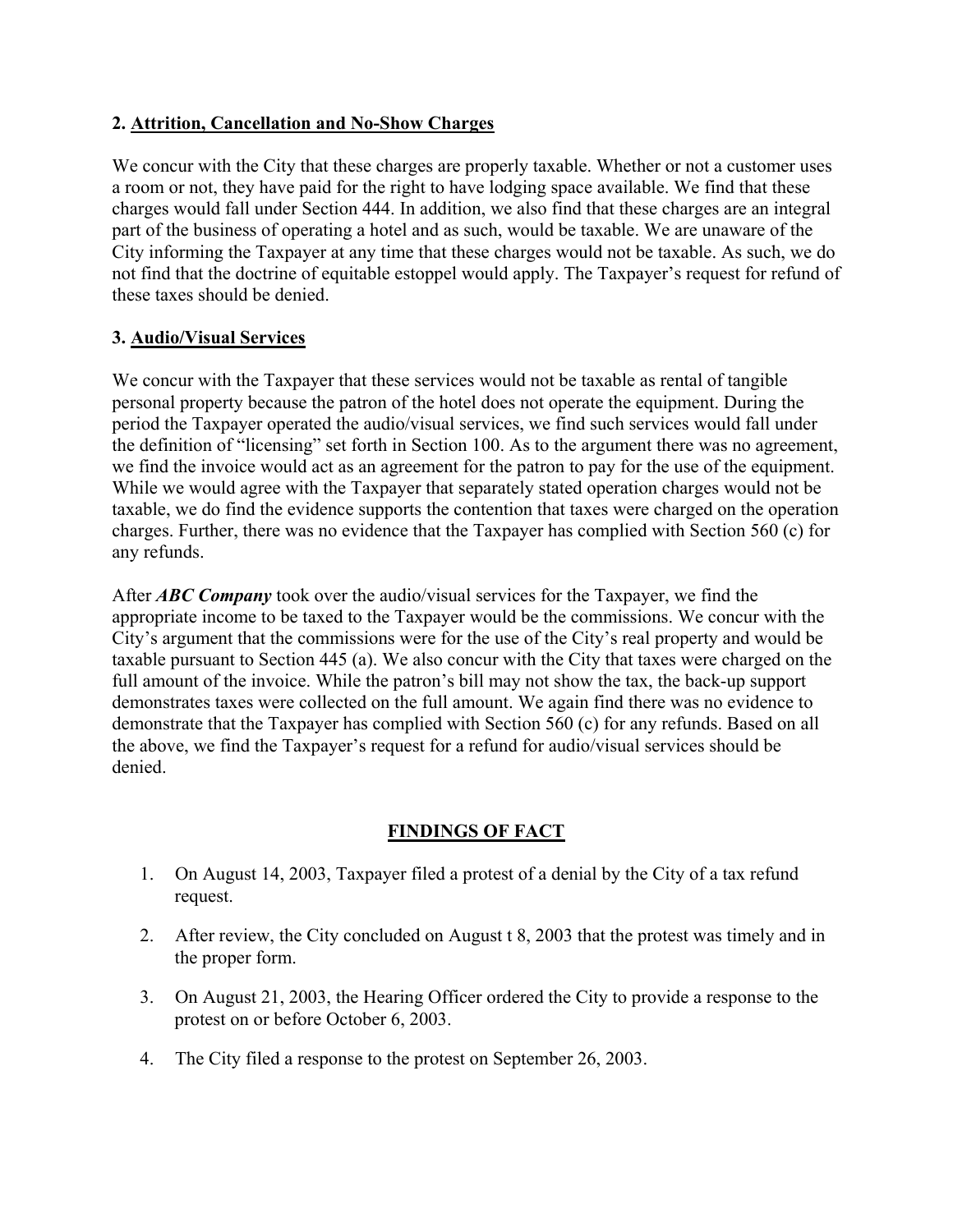- 5. On September 29, 2003, the Hearing Officer ordered the Taxpayer to file a reply on or before October 20, 2003.
- 6. On October 2, 2003, a Notice scheduled the matter for hearing commencing on October 24, 2003.
- 7. On October 14, 2003, another Notice was issued rescheduling the mailer for hearing commencing on November 21, 2003.
- 8. On October 20, 2003, the Taxpayer filed a reply.
- 9. On November 18, 2003, the Hearing Officer granted the City's request to continue the hearing.
- 10. On November 18, 2003, a Notice was issued continuing the hearing until January 9, 2004.
- 11. Both parties appeared and presented evidence at the January 9, 2004 hearing.
- 12. On January 12, 2004, the Hearing Officer ordered the Taxpayer to file an opening brief on or before March 1, 2004, the City to file a response brief on or before March 31, 2004, and the Taxpayer to file a reply brief on or before April 30, 2004.
- 13. The Taxpayer filed an opening brief on March 1, 2004.
- 14. On March 31, 2004, the Hearing Officer granted an extension for the response and reply briefs until April 9, 2004 and May 12, 2004, respectively.
- 15. The City filed its response brief on April 9, 2004 and the Taxpayer filed the reply brief on May 12, 2004.
- 16. On May 14, 2004, the Hearing Officer closed the record and indicated a written decision would be issued on or before June 28, 2004.
- 17. The Taxpayer filed two City tax refunds on April 19, 2002 and April 17, 2003 in the amounts of \$428,602.85 and \$218,080.51 respectively.
- 18. The City denied the refund claims and the Taxpayer filed a protest petition.
- 19. The \$428,602.85 consists of \$367,596.97 for attrition, cancellation and no-show revenue and \$61,005.88 for gratuities.
- 20. The \$218,080.51 amount is for audio/visual equipment provided to guests.
- 21. From March 1999 through September 1999, the Taxpayer owned the audio/visual equipment and its employees provided the services.
- 22. From October 1999 through March 2002, the Taxpayer contracted with *ABC Company* to supply equipment to the hotel.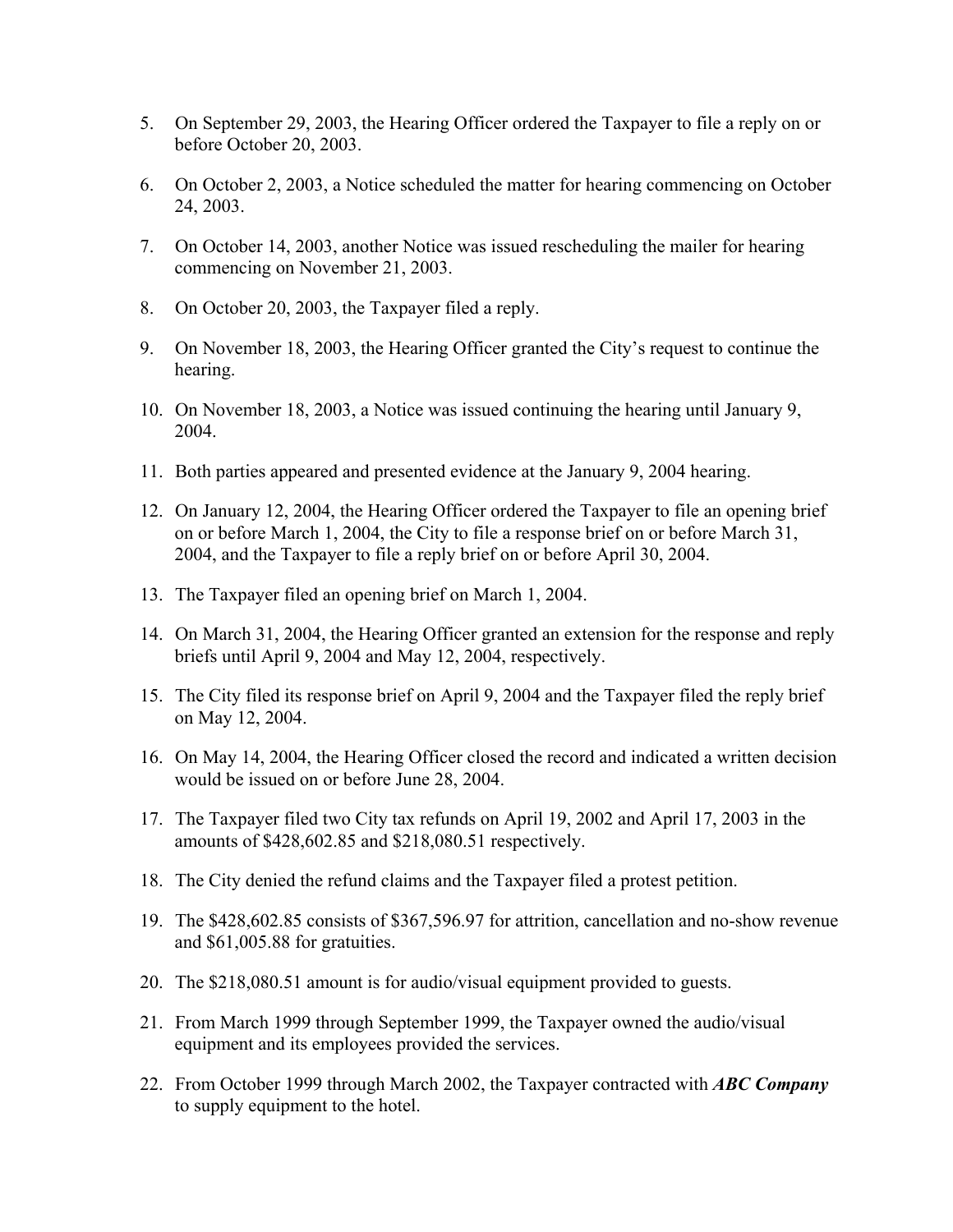- 23. There was not sufficient evidence to demonstrate that taxes were charged on one night deposits/penalties.
- 24. There was sufficient evidence to demonstrate that taxes were charged by *ABC Company*.
- 25. The bellman gratuities are paid to the bellmen.
- 26. No-show charges arise when a guest does not cancel their reservation within a specified time or does not show by the designated time.
- 27. Attrition and cancellation charges occur when groups contract with the hotel for a block of rooms and fail to cancel by an agreed upon time in order to avoid the charge or when groups only use a portion of the rooms agreed upon and held.
- 28. The Taxpayer charged taxes on the full amount of audio/visual charges including operator charges.
- 29. While the patron's bill may not show a tax on audio/visual services, the back-up support demonstrates that *ABC Company*/Taxpayer collected tax on the full amount of the services provided.

### **CONCLUSIONS OF LAW**

- 1. Pursuant to ARS Section 42-6056, the Municipal Tax Hearing Officer is to hear all reviews of petitions for hearing or redetermination under the Model City Tax Code.
- 2. Bellman gratuities are not part of the gross income of the Taxpayer.
- 3. Attrition, Cancellation and No-Show Charges would be included within the provision of Section 444.
- 4. Attrition, Cancellation and No-Show Charges are an integral part of the business of operating a hotel.
- 5. There was no evidence to demonstrate that the doctrine of equitable estoppel would apply to Attrition, Cancellation, and No-Show Charges.
- 6. The audio/visual services provided by the Taxpayer would be taxable under the definition of "licensing" set forth in Section 100.
- 7. The invoice would act as an agreement for the patron to pay for the use of the equipment.
- 8. Separately stated operation charges would not be taxable.